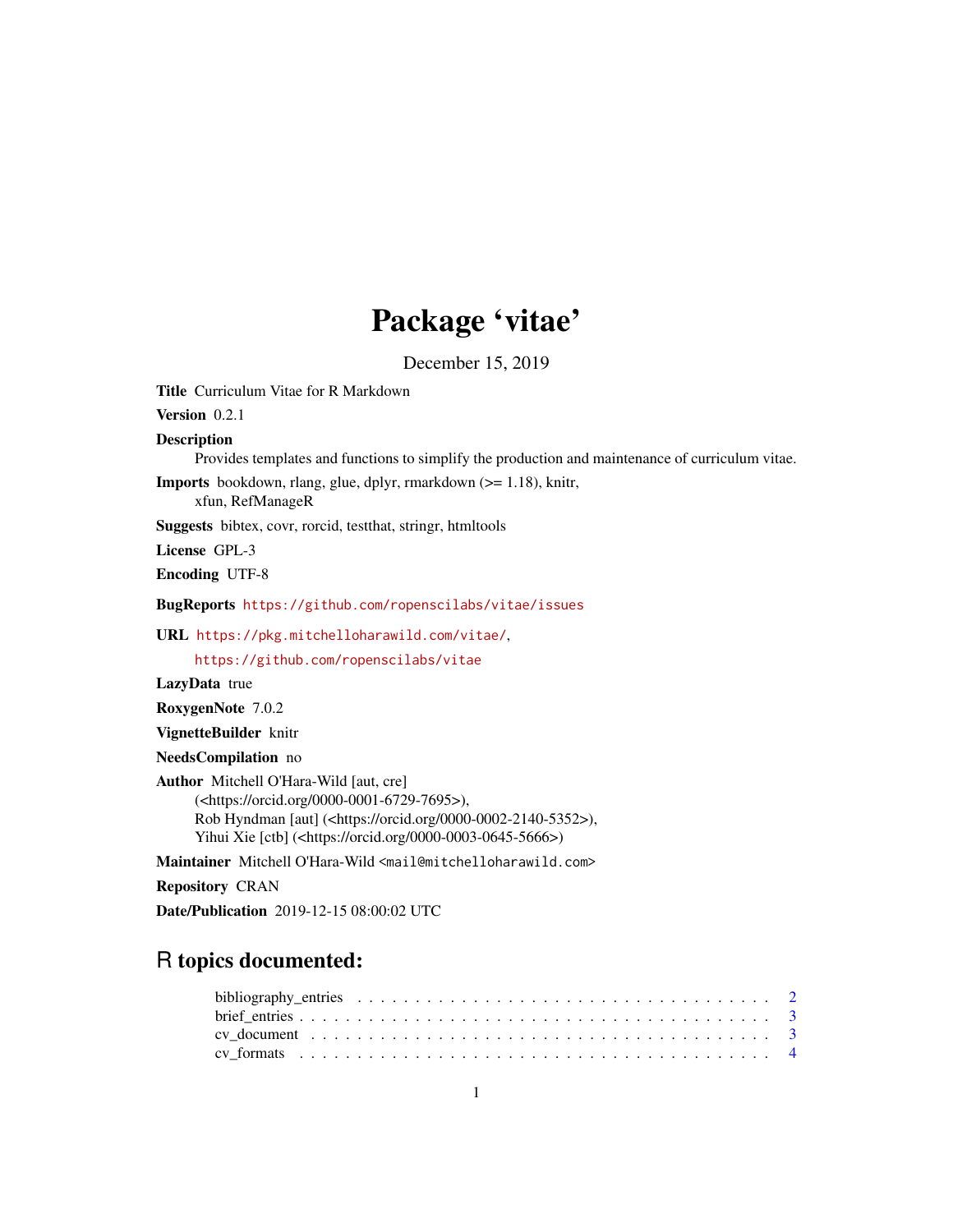<span id="page-1-0"></span>

bibliography\_entries *Print bibliography section*

#### Description

Given a bib file, this function will generate bibliographic entries for one or more types of bib entry.

#### Usage

```
bibliography_entries(
  file,
  title = NULL,
  sorting = NULL,
  startlabel = NULL,
  endlabel = NULL
\overline{\phantom{a}}
```
#### Arguments

| file       | A path to a bib file.                                             |
|------------|-------------------------------------------------------------------|
| title      | Deprecated, use markdown sub-headers.                             |
| sorting    | Deprecated, use $dplyr$ : arrange() to re-order the bibliography. |
| startlabel | Optional label for first reference in the section.                |
| endlabel   | Optional label for last reference in the section.                 |

#### Value

Prints bibliographic entries

#### Author(s)

Rob J Hyndman & Mitchell O'Hara-Wild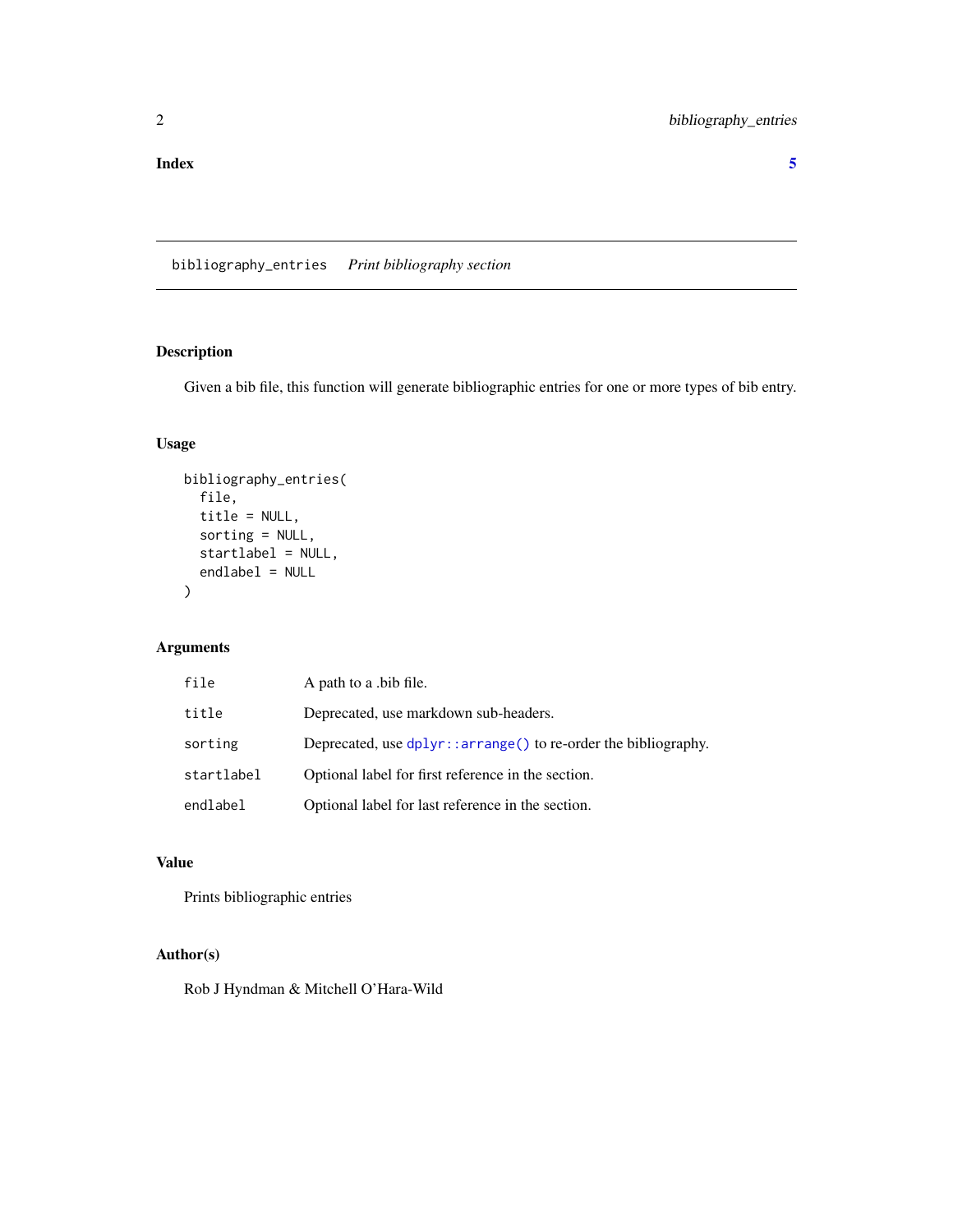#### <span id="page-2-0"></span>Description

This function accepts a data object (such as a tibble) and formats the output into a suitable format for the template used. The inputs can also involve further calculations, which will be done using the provided data.

#### Usage

```
brief_entries(data, what, when, with, .protect = TRUE)
```
detailed\_entries(data, what, when, with, where, why, .protect = TRUE)

#### Arguments

| data     | A data. frame or tibble.                                                                                                                                       |
|----------|----------------------------------------------------------------------------------------------------------------------------------------------------------------|
| what     | The primary value of the entry (such as workplace title or degree).                                                                                            |
| when     | The time of the entry (such as the period spent in the role).                                                                                                  |
| with     | The company or organisation.                                                                                                                                   |
| .protect | When TRUE, inputs to the previous arguments will be protected from being<br>parsed as LaTeX code.                                                              |
| where    | The location of the entry.                                                                                                                                     |
| why      | Any additional information, to be included as dot points. Each entry for why is<br>provided in long form (where the what, when, with, and where is duplicated) |

#### Details

All non-data inputs are optional, and will result in an empty space if omitted.

<span id="page-2-1"></span>

| cv_document | Output format for vitae |
|-------------|-------------------------|
|-------------|-------------------------|

#### Description

This output format provides support for including LaTeX dependencies and bibliography entries in extension of the bookdown::pdf\_document2() format.

#### Usage

```
cv_document(..., pandoc_args = NULL, pandoc_vars = NULL)
```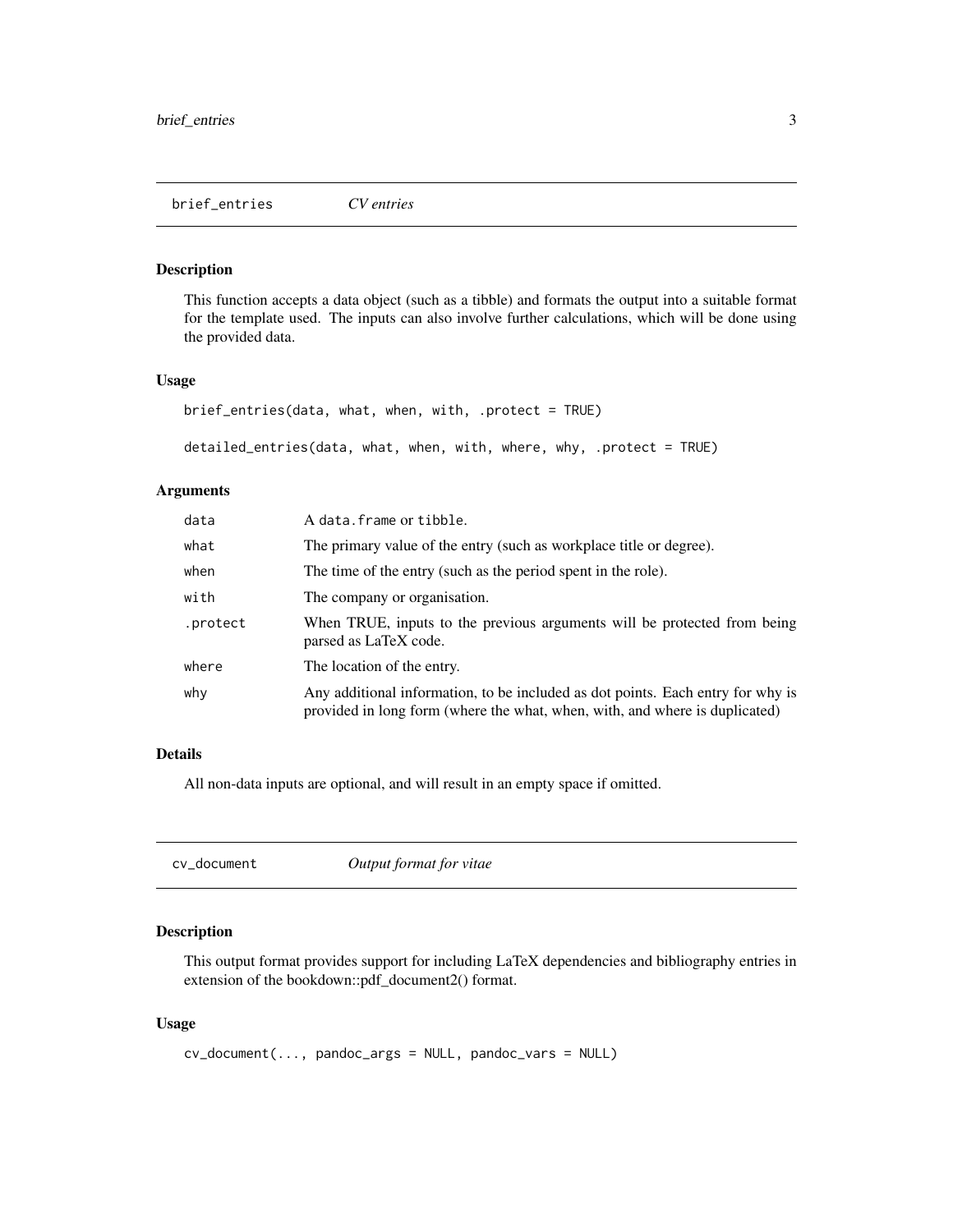#### <span id="page-3-0"></span>Arguments

| $\cdot$     | Arguments passed to bookdown::pdf_document2().    |
|-------------|---------------------------------------------------|
| pandoc_args | Additional command line options to pass to pandoc |
| pandoc_vars | Pandoc variables to be passed to the template.    |

cv\_formats *Output formats for CVs*

#### Description

Each function is a wrapper for [cv\\_document](#page-2-1) to produce curriculum vitae

#### Usage

```
hyndman(...)
twentyseconds(...)
awesomecv(...)
moderncv(..., theme = c("casual", "classic", "oldstyle", "banking", "fancy"))
latexcv(..., theme = c("classic", "modern", "rows", "sidebar", "two_column"))
```
#### Arguments

| $\cdots$ | Arguments passed to cv_document. |
|----------|----------------------------------|
| theme    | The theme used for the template. |

#### Value

An R Markdown output format object.

#### Author(s)

Mitchell O'Hara-Wild and Rob J Hyndman